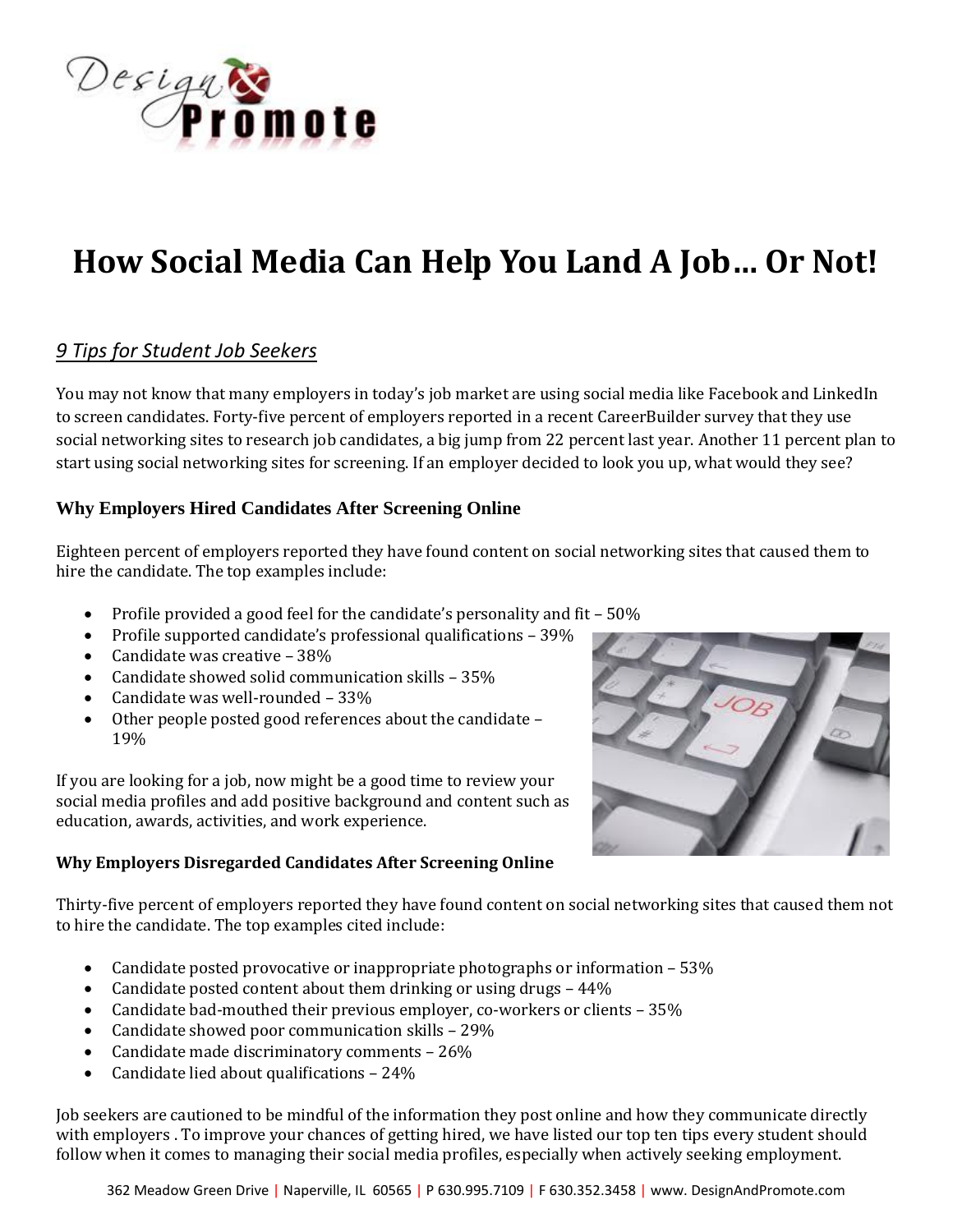

## **Facebook**

#### **#1: Get private**

Make sure your privacy settings are set to 'Friends Only. You don't want your friends sharing personal pictures with the rest of the world.

#### **#2: Carefully Manage the Content on Your Facebook Page**

Although some questionable pictures and funny status updates may be entertaining to your friends, employers may seem them as inappropriate. A good rule to follow: delete comments and un-tag pictures that you wouldn't let your parents see. It's still okay to use Facebook to socially interact with your friends, just keep it clean!

#### **#3: Using a Professional Email Address**



Set up a free gmail account with a professional address to use in your resume. Example: [john.smith@gmail.com.](mailto:john.smith@gmail.com) Employers usually respond using email so you don't want them to remember you as

[hotstuff5888@hotmail.com.](mailto:hotstuff5888@hotmail.com) Do not use your professional email address to log into your Facebook page. This will make it harder for an employer to find your Facebook when searching.

# **LinkedIn**

#### **4#: Are you on LinkedIn?**

LinkedIn is one of the easiest places that employers can find you and learn more about your background, job experience, and interests so it is important to have a professional presence here. Completing your LinkedIn profile is fairly easy and can be done in a short period of time. If your LinkedIn profile is not complete and/or out of date, what message are you sending to your prospective new employer?

#### **#5: What does your professional headline say about you?**

Does your headline say what it is you are interested in doing? You have 120 characters, so be creative. Try something like "High school student seeking part-time retail employment".

#### **#6: Be professional on every level**

Whether it's your photo or profile content, make sure everything you post on your LinkedIn profile looks and sounds professional. To ensure there are no grammatical errors, have a teacher or parent read over your content before you post it to your page.

#### **#7: Add your Resume on LinkedIN**